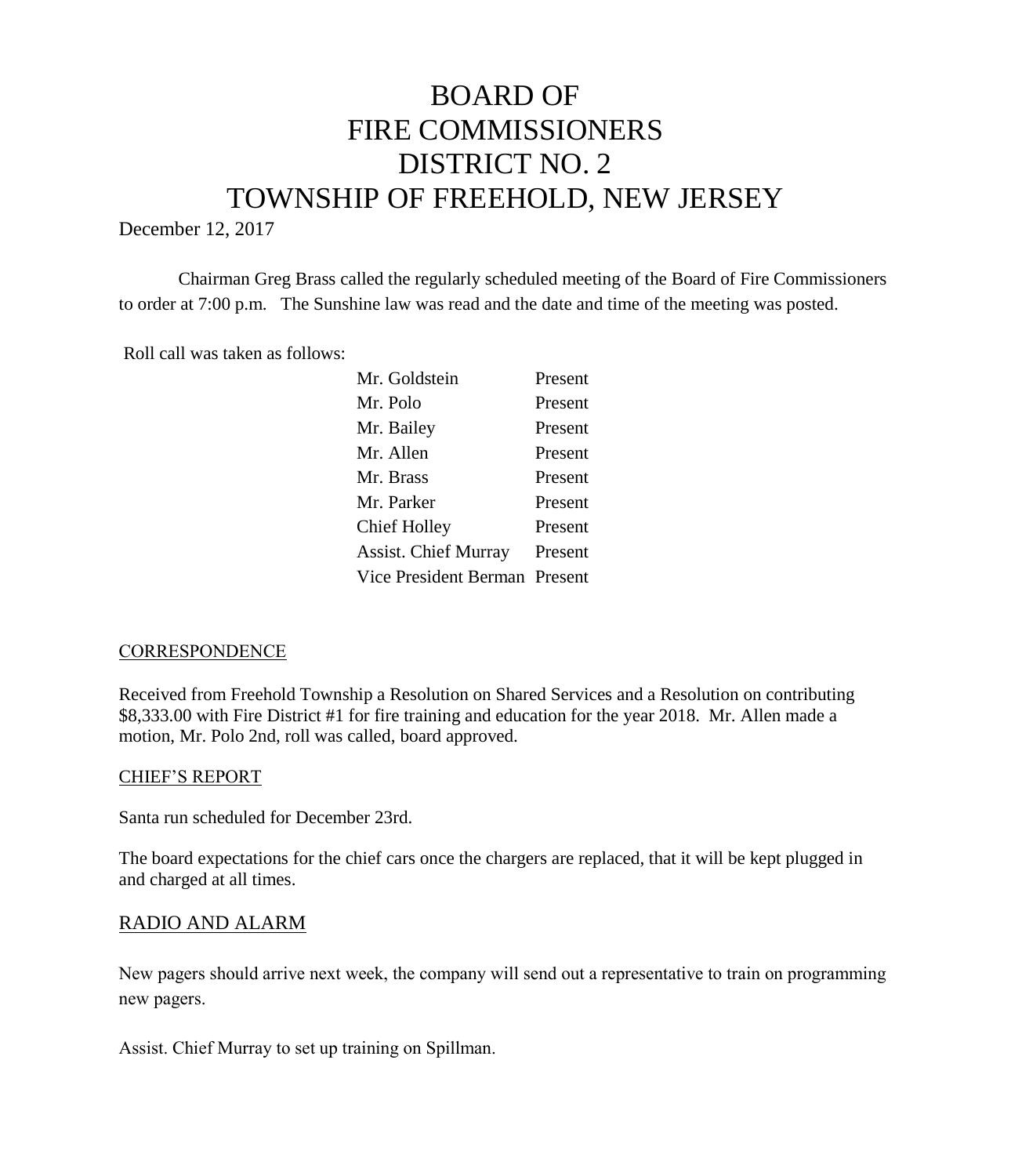# BUILDING

Pond Road Firehouse ceiling work and installation of lights are done.

#### INSURANCE

Still waiting for the end of year numbers for the firehouse.

'77 The claim is closed, but can be reopened in the future of other problems arise.

'86 needs new insurance cards

The new boat trailer needs insurance cards.

#### MAINTENANCE

'77 Atlantic Detroit came to look at the loss of power problem, said the truck needs new turbo, ERG valve, exhaust down pipe, parts were ordered, when they come in the truck will be fixed at the firehouse.

'76 Jake Brake Atlantic Detroit replaced the ECM module, thought that was causing the problem, but it didn't fix problem, needs to go to shop for emergency repair.

'67 tires are needed.

#### NEW BUSINESS

Chairman Brass is moving out of the district, therefore, he will be resigning from the board, at the February election there will be a 3rd item on the ballot to fulfill the unexpired term.

Mr. Allen made a motion to purchase quick books to help Mr. Polo with paying the bills/invoices. Mr. Bailey 2nd. Board approved

#### OLD BUSINESS

Board had a continued discussion of purchasing a fit test machine with Freehold Boro Fire Dept. and Freehold Township, Fire District #1, the board wants to continue using Access Health to do fit test.

'73 no longer needs inspection from DMV, due to its age.

Mr. Stankiewicz sent a letter to Timothy Cummings director of Department of Community Affairs on the adoption of the 2018 budget.